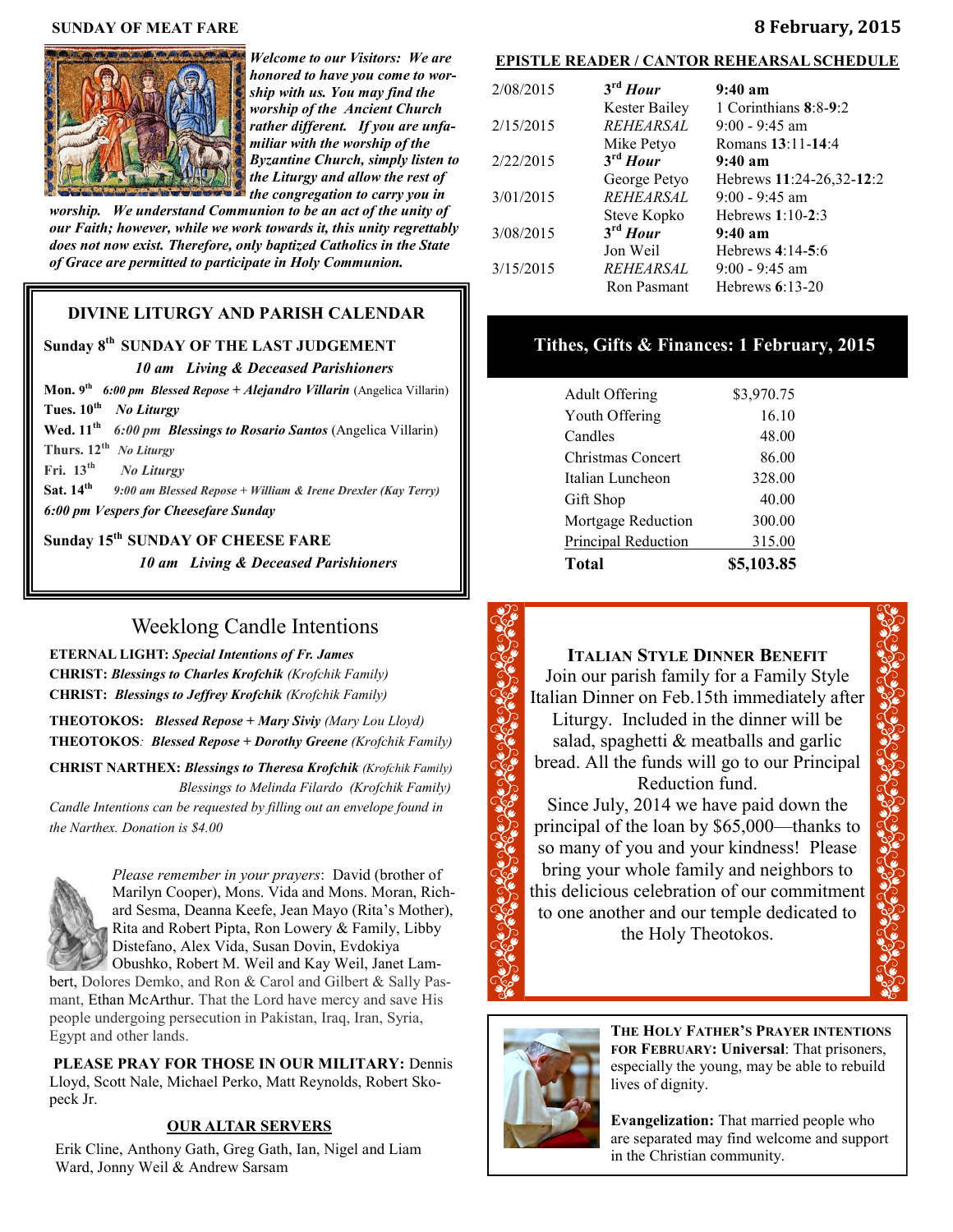#### **SUNDAY OF MEAT FARE 8 February, 2015**

# **Appointments for the Eparchy of Phoenix**

The Most Reverend Gerald N. Dino, Bishop of the Holy Protection of Mary Byzantine Catholic Eparchy of Phoenix, has made the following appointments:

**Monsignor Kevin McAuliffe**, with the consent of his hierarch, the Most Reverend Jose Pepe, Bishop of Las Vegas, Nevada, has been appointed Parochial Vicar at St. Gabriel Byzantine Catholic Church in Las Vegas, Nevada, effective February 1, 2015.

**Reverend James Barrand** is relieved of his responsibilities as Administrator of Annunciation Byzantine Catholic Church, in Anaheim, California, and as an Eparchial Consultor in order to pursue ministry as a hospital chaplain, effective March 17, 2015.

**Right Reverend Stephen Washko** is relieved of his responsibilities as Rector of St. Stephen Byzantine Catholic Cathedral in Phoenix, Arizona and is assigned as Pastor of Annunciation Byzantine Catholic Church in Anaheim, California. He is also assigned as Syncellus for the State of California. Both assignments are effective March 17, 2015. He continues to serve the Eparchy as Protosyncellus and in his other current responsibilities for the Eparchy.

**Right Reverend Wesley Izer** is assigned as Rector of St. Stephen Byzantine Catholic Cathedral in Phoenix, Arizona, effective March 17, 2015. He continues to served the Eparchy as Syncellus for Eparchial Administration, Eparchial Finance Officer, and Chancellor and in his other current responsibilities for the Eparchy.

**Very Reverend Joseph Hutsko** is assigned as Vice Rector of St. Stephen Byzantine Catholic Cathedral effective March 17, 2015. This is in addition to his other responsibilities for the Eparchy.

**ALL SOULS The 2nd, 3rd and 4th All Souls Liturgy will be offered on February 28, March 7 and 14. Please fill out the front of the envelopes provided in the Narthex or the ones in your offering boxes with the names of your loved ones to be commemorated or include a list of the names on a sheet in the envelope. Remember the lists need to be in soon—we will continue to add to the list as you turn in your envelopes.** 



 **SR. VASSA LARIN: World renown scholar coming to Annunciation February 20, 2015, at 7:30 pm. Although Dr. Sister Vassa Larin is one of the foremost scholars of Byzantine Liturgy, she can speak just as easily from one heart to another. Her topic for our talk will be:** 

## *Praying and the Living of Lent: "What's the Point?"*

# **LIVE AT ST. PAUL'S... COFFEE WITH SISTER VASSA!** Saturday, February 21, 2015 . 10am - 2:30pm

Since it is rare that Sister Vassa makes it to the West Coast of America for presentations, you might want to attend two more talks by Sister the next day (February 21st) at St. Paul's Orthodox, Irvine (4949 Alton Parkway). The cost is \$20 per person (that includes a lunch). The program runs from 10 am—2:30pm.



**Byzantine Catholic Eparchy of Phoenix** Pastoral Center - 8105 North 16th Street - Phoenix, AZ 85020 Phone: (602) 861-9778 FAX (602) 861-9796

February 2, 2015

Very Rev. James Barrand Church of the Annunciation 995 N. West Street Anaheim, CA 92801-4305 Proto. No. 009/GND

Dear Father James,

 With this letter, I hereby release you as the Administrator of the Church of the Annunciation in Anaheim, California so that you can seek priestly ministry as a Hospital Chaplain. This release is effective on Tuesday, March 17th, 2015, the feast of St. Alexis.

 I wish to thank you for all of the work that you have done in the Church of the Annunciation in Anaheim. Without your exceptional help in getting the mortgage problem resolved, I fear that we might have lost the Church building.

 If you have not obtained a hospital chaplaincy position by March 17th, you are welcome to reside in our Eparchial complex here in Phoenix, Arizona until a position opens up for you.

 Praying that God will bless the works of your hands in your priestly ministry, I remain

Sincerely yours in Christ,

Most Rev. Gerald N. Dino Bishop of the Holy Protection of Mary Eparchy of Phoenix

## **POPE FRANCIS: 'FREEDOM OF EXPRESSION IS A RIGHT AND A DUTY, BUT IT HAS ITS LIMITS'**

According to Italian newspaper [La Stampa,](http://www.lastampa.it/2015/01/15/esteri/papa-francesco-arriva-nelle-filippine-WWimKfYYQderIrQPMpMYtK/pagina.html) the Pope was asked regarding the issues of religious freedom and freedom of expression, two issues that have been in the headlines after last week's terrorist attack in Paris.

Commenting on the events in France, the Holy Father denounced the attack, of which Al-Qaeda in Yemen has taken responsibility. "Killing in the name of God is not right, it is an aberration," he exclaimed. "Regarding freedom of expression: not only does each person have the freedom and the right to say what they think for the common good, they have a duty to do so." However, the Pope continued, people must not misuse it to cause offense. "Provoking and insulting other people's faiths is not right," he said.

### **Suicide attacks: A human imbalance**

The method of suicide attacks and using children to murder and destroy was also an issue discussed with the Holy Father. Recently in Nigeria, young girls committed a suicide attack in a crowded area. Young children were also used by the Islamic State to carry out executions, as evidenced by a video that was released. The Pope said that he was inclined to say that "behind every suicide attack there is an element of human imbalance." **"**There is something that is not quite *Continued on next page*